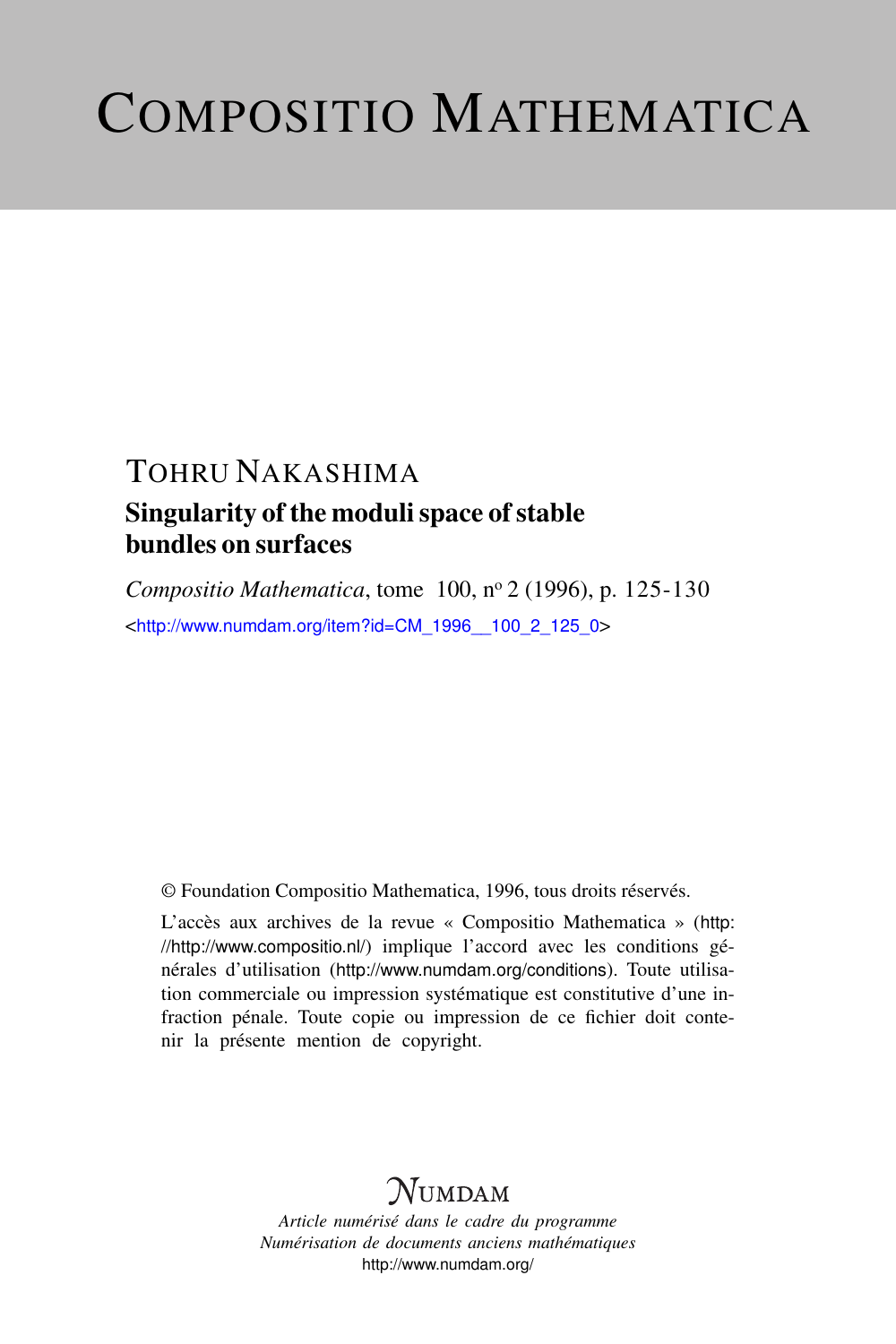## Singularity of the moduli space of stable bundles on surfaces

#### TOHRU NAKASHIMA

Department of Mathematics, Tokyo Metropolitan University, Minami-Ohsawa 1-1, Hachioji-shi, Tokyo, 192-03, Japan, e-mail: nakasima@ math.metro-u.ac.jp

Received 23 June 1994; accepted in final form 31 October 1994

#### 1. Introduction

Let  $(S, H)$  be a polarized algebraic surface defined over  $\mathbb C$ . For given divisor D on S and an integer c, let  $M_H(r, D, c)$  be the moduli space of rank r torsion-free sheaves E on S which are Gieseker semistable with respect to H, with det  $E \cong \mathcal{O}_S(D)$ ,  $c_2(E) = c$ . Recently the singularity of  $M_H(r, D, c)$  has been studied by several authors. J.-M.Drezet considered the case  $S = \mathbb{P}^2$  and proved that  $M_H(r, D, c)$ is locally factorial ([D]). For arbitrary surface S, J. Li proved that  $M_H(2, D, c)$ is normal if  $c$  is sufficiently large ([L]) and, under additional assumption on the canonical divisor  $K_S$ , D. Huybrechts showed that  $M_H(2, D, c)$  is a Q-Gorenstein variety ([H]). The purpose of this note is to generalize their results to the case  $r > 2$ . Our main result is the following

**THEOREM.** For  $r \geq 2$  and sufficiently large c,  $M_H(r, D, c)$  is normal. If we assume further that there exist integers m,  $l(m \neq 0)$  such that  $mK<sub>S</sub> = lH$ , then  $M_H(r, D, c)$  is a Q-Gorenstein variety.

Our proof of the above theorem rests on two results concerning  $M_H(r, D, c)$ . One is the generic smoothness of  $M_H(r, D, c)$  for sufficiently large c and another is the construction of determinant line bundles on it([O1], [O2], [LP]).

We are grateful to the referee for pointing out some inaccuracies in the original version of this paper and for providing references.

#### 2. Déterminant line bundles

In what follows, all varieties are defined over the complex number field C. In this section we describe the determinant bundle formalism in [01], [LP] for higher rank sheaves. Let C be a smooth curve. Let F be a family of sheaves of rank r on C,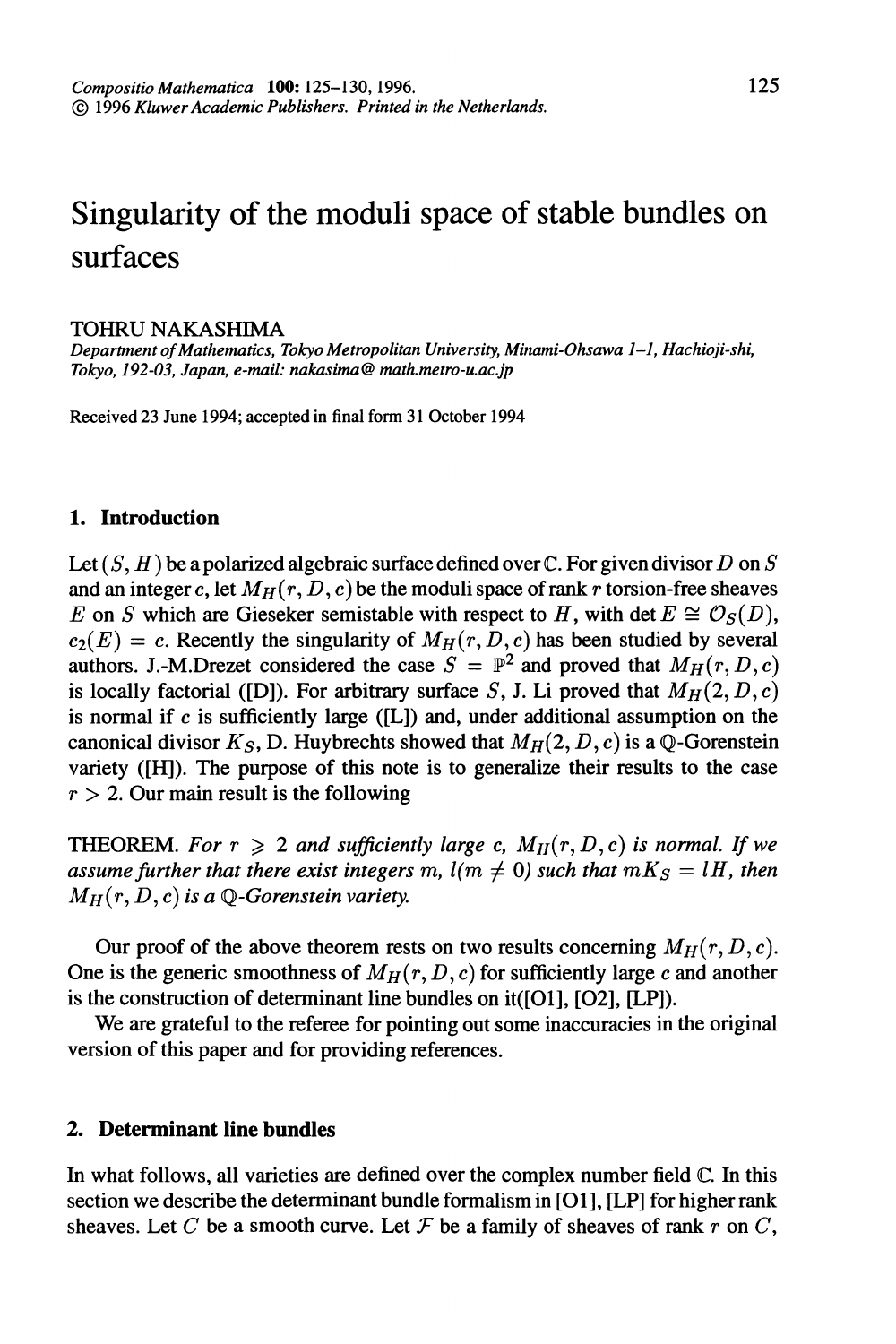parametrized by a scheme T, which we assume to be irreducible. We let  $Det(\mathcal{F})$ be the line bundle on  $X$  defined by

$$
Det(\mathcal{F}) = (det(p_T)_! \mathcal{F})^{\vee}.
$$

LEMMA 1.1. Let  $C, T, F$  be as above. Assume that there exist line bundles  $L_1$ (resp.  $L_2$ ) on C (resp. on T) such that det  $\mathcal{F} \cong p_C^*L_1 \otimes p_T^*L_2$  and assume further that  $\chi(\mathcal{F}_x) = 0$  for all  $x \in T$ . Then

$$
c_1(\mathrm{Det}(\mathcal{F})) = (p_T)_*\left(c_2(\mathcal{F}) - \frac{r-1}{2r}c_1(\mathcal{F})^2\right).
$$

Proof. By Grothendieck-Riemann-Roch theorem, we obtain

$$
c_1(\mathrm{Det}(\mathcal{F}))=(p_T)_*(c_2(\mathcal{F})-\tfrac{1}{2}c_1(\mathcal{F})^2+\tfrac{1}{2}c_1(\mathcal{F})\cdot p_C^*[K_C]).
$$

The claim follows from the assumption  $\chi(\mathcal{F}_x) = 0$  for all  $x \in T$ .

Let S be a smooth projective surface and  $H = \mathcal{O}_S(1)$  an ample divisor on S. As in the introduction, we denote by  $M_H(r, D, c)$  the moduli of semistable sheaves with the given invariants. There exists an integer  $n$  such that for all  $F \in M_H(r, D, c), F(n) = F \otimes \mathcal{O}_S(n)$  is globally generated and  $h^{i}(F(n)) = 0$ for  $i > 0$ . We fix such n and let  $N = h^{0}(F(n))$ .

For integers n, N as above, let  $Quot(r, D, c)$  denote Grothendieck's Quotscheme parametrizing all quotient sheaves  $\mathcal{O}_S(-n)\otimes \mathbb{C}^N \to F$  such that det( $\overline{F}$ )  $\cong$  $\mathcal{O}_S(D)$  and  $c_2(F) = c$ . Let  $p_S: S \times$  Quot  $\rightarrow S$ ,  $p_O: S \times$  Quot  $\rightarrow$  Quot be the natural projections. There exists a universal quotient morphism

$$
\theta:p^*_S(\mathcal{O}_S(-n)\otimes \mathbb{C}^N)\to \mathcal{F}
$$

on Quot $(r, D, c) \times S$ . We denote by Quot<sup>ss</sup> = Quot $(r, D, c)$ <sup>ss</sup> the open subset consisting of semistable points  $x \in$  Quot $(r, D, c)$  such that

$$
\theta_x:\mathcal{O}_S(-n)\otimes \mathbb{C}^N\to \mathcal{F}_x
$$

induces an isomorphism

$$
\mathbb{C}^N\cong H^0(\mathcal{F}_x(n)).
$$

 $M_H(r, D, c)$  is constructed as the good quotient by  $PGL(N)$  of Quot<sup>ss</sup> ([Ma]). Let  $\Sigma$  be an irreducible component of the Picard scheme Pic(S) containing  $\mathcal{O}_S(D)$ . Similarly we define  $M_H(r, \Sigma, c)$  and Quot $(r, \Sigma, c)$  as the scheme parametrizing sheaves F with  $\det(F) \in \Sigma$ . Let

$$
\pi:{\rm Quot}^{ss}\to M_H(r,D,c)
$$

denote the quotient morphism.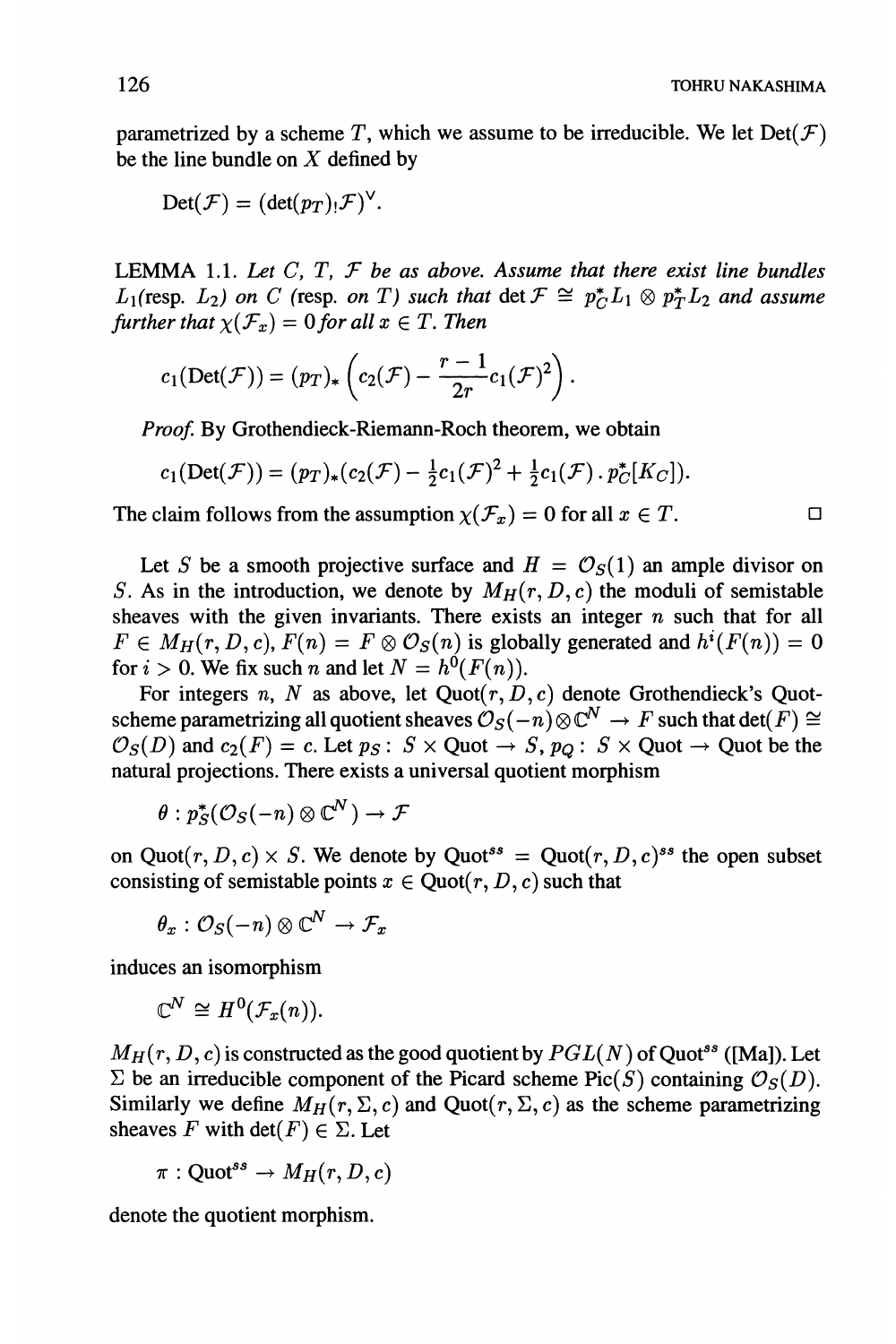Using the above  $\mathcal F$ , we define the linear map

$$
\nu_{\mathcal{F}}: {\rm Pic}(S)\otimes \mathbb{Q} \rightarrow {\rm Pic}({\rm Quot}^{ss})\otimes \mathbf{Q}
$$

by

$$
\nu_{\mathcal{F}}([C])=(p_Q)_*\left(\left(c_2(\mathcal{F})-\frac{r-1}{2r}c_1(\mathcal{F})^2\right).p_S^*[C]\right).
$$

For a curve  $C \subset S$ , let  $\mathcal{F}^C = \mathcal{F}_{|C \times \text{Quot}^{ss}}$ . We have

LEMMA 1.2. Let C be a smooth complete curve of genus  $q(C)$  on S. Assume that for every point  $x \in \text{Quot}^{ss}$ , we have  $\text{deg} \mathcal{F}^C_x = D.C = rd$  for some integer d. Then for every line bundle L on C with  $\deg L = -d + g(C) - 1$ , we have the following equality in  $Pic(Quot^{ss}).$ 

$$
c_1(\mathrm{Det}(\mathcal{F}^C\otimes p_C^*L))=\nu_{\mathcal{F}}([C]).
$$

*Proof.* Let  $p_O^C$ :  $C \times$  Quot<sup>ss</sup>  $\rightarrow$  Quot<sup>ss</sup> be the projection.  $\mathcal{F}^C$  clearly satisfies the first assumption in Lemma 1.1. Furthermore, we have  $\chi(\mathcal{F}^C_x \otimes p_C^*L) = 0$  for all  $x \in$  Quot<sup>ss</sup>. Hence we obtain

$$
c_1(\mathrm{Det}(\mathcal{F}^C \otimes p_C^* L)) = (p_Q^C)_* \left( c_2(\mathcal{F}^C \otimes p_C^* L) - \frac{r-1}{2r} c_1(\mathcal{F}^C \otimes p_C^* L)^2 \right)
$$
  
=  $(p_Q^C)_* \left( c_2(\mathcal{F}^C) - \frac{r-1}{2r} c_1(\mathcal{F}^C)^2 \right).$ 

If we denote by  $\tau : C \times \text{Quot}^{ss} \hookrightarrow S \times \text{Quot}^{ss}$  the inclusion map, we have  $c_i(\mathcal{F}^C) = \tau^*c_i(\mathcal{F})$  for  $i = 1, 2$ . Therefore

$$
c_1(\text{Det}(\mathcal{F}^C \otimes p_C^* L)) = (p_Q)_* \left( \left( c_2(\mathcal{F}) - \frac{r-1}{2r} c_1(\mathcal{F})^2 \right) \cdot p_S^*[C] \right)
$$
  
=  $\nu_{\mathcal{F}}([C]).$ 

PROPOSITION 1.3. Let C be a smooth irreducible curve with  $C \in |rnH|$  for a positive integer n. Let  $d(n) = -nD$  .  $H + g(C) - 1$ . Then for every  $L \in Pic^{d(n)}(C)$ , there exists a line bundle  $Det_{\mathcal{F}}(C)$  on  $M_H(r, D, c)$  such that

$$
\pi^* \text{Det}_{\mathcal{F}}(C) \cong \text{Det}(\mathcal{F}^C \otimes p_C^* L).
$$

Proof. This is essentially a consequence of [LP, Théoréme (2.5)]. We note that Le Potier's theorem cannot be applied directly to our case since we don't know whether  $\mathcal{F}^C_x$  is semistable for all  $x \in \text{Quot}^{ss}$ . However, the argument used in its proof, which we sketch below, works without change.

We have a GL(N)-action on Det( $\mathcal{F}^C \otimes p_C^* L$ ), which is induced from the natural GL(N)-action on F. Since  $\chi(\mathcal{F}_x^C \otimes p_C^* L) = 0$  for every  $x \in \text{Quot}^{ss}$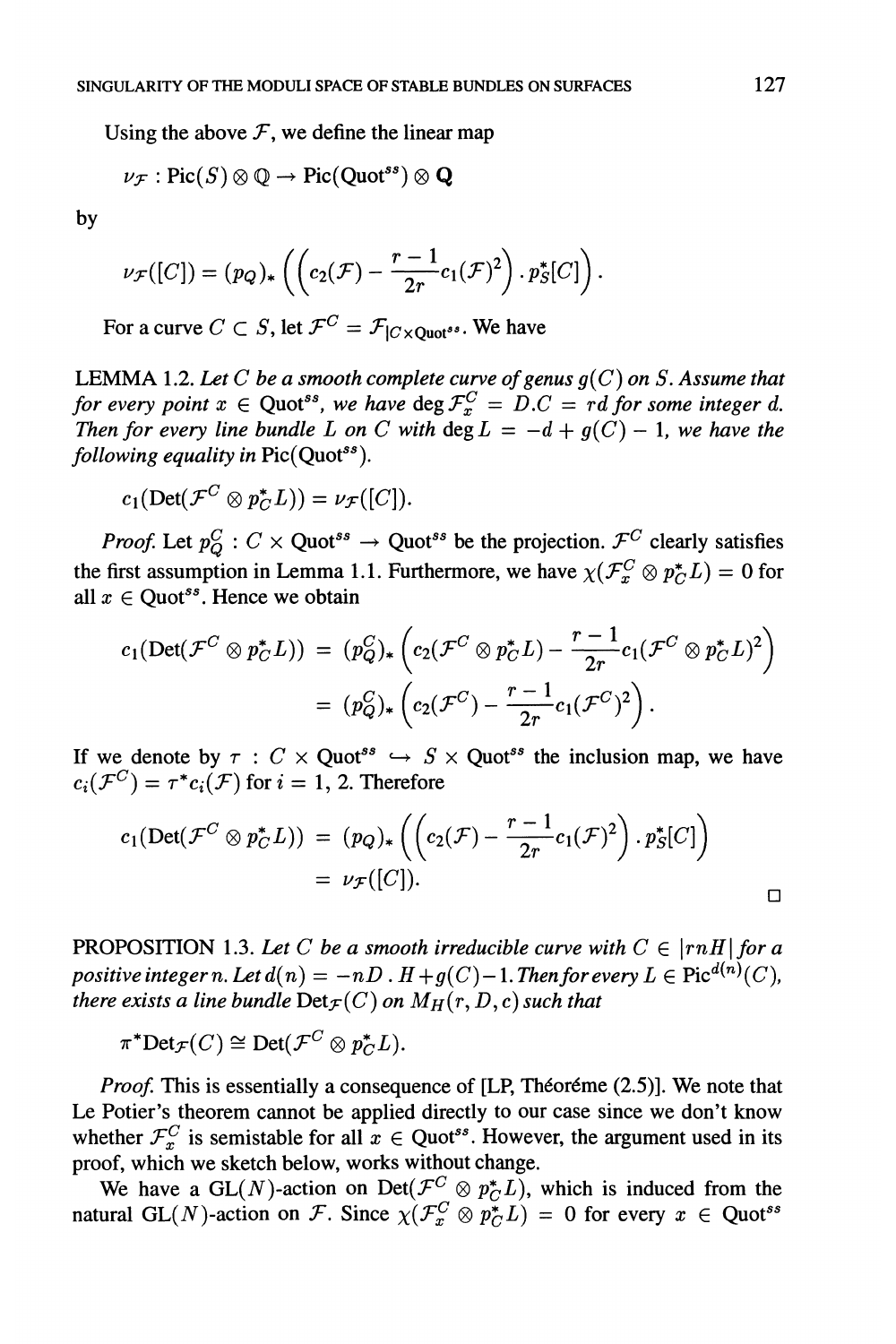and  $L \in Pic^{d(n)}(C)$ , the center of  $GL(N)$  acts trivially on F. Hence this action descends to a  $PGL(N)$ -action. By a descent lemma [LP, Lemma (1.4)] which generalizes [D-N, Theorem 2.3], it suffices to show that for every point  $x \in$  Quot<sup>ss</sup> with the closed  $PGL(N)$ -orbit, the stabilizer  $Stab(x)$  of x acts trivially on the fiber of Det( $\mathcal{F}^C \otimes p_C^* L$ ) at x. If a point x has the closed orbit, then  $\mathcal{F}_x \cong F_1^{m_1} \oplus \cdots F_s^{m_s}$ where  $F_i$  are pairwise non-isomorphic stable sheaves of rk $F_i = r_i$  satisfying

$$
\frac{\chi(F_i)}{r_i}=\frac{\chi(F)}{r}, \quad \frac{c_1(F_i)\cdot H}{r_i}=\frac{D\cdot H}{r}.
$$

Then we have  $\text{Stab}(x) \cong \prod_{i=1}^s GL(m_i)$  and it acts on the fiber  $\text{Det}(\mathcal{F}^C \otimes p_{\mathcal{F}}^*L)_x$ via the character defined by

$$
(g_1,\ldots,g_s)\mapsto \prod_{i=1}^s (\det g_i)^{\chi_i},
$$

where  $\chi_i = \chi(F_{i|C} \otimes L)$ . For each i, we have

$$
\chi(F_{i|C} \otimes L) = c_1(F_i) \cdot C + r_i(d(n) + 1 - g(C))
$$
  
=  $r_i(nD \cdot H + d(n) + 1 - g(C)) = 0$ 

It follows that Stab(x) acts trivially on Det( $\mathcal{F}^C \otimes p_C^* L_x$ . This proves the claim. **D** 

#### 3. Singularity of the moduli space

In this section we prove our main result on the singularity of the moduli space. Let  $M_H(r, D, c)$ ,  $M_H(r, \Sigma, c)$  be as in the previous section. We define the expected dimensions of  $M_H(r, D, c)$  and  $M_H(r, \Sigma, c)$  as follows

$$
d(r, D, c) = 2rc - (r - 1)D^{2} - (r^{2} - 1)\chi(\mathcal{O}_{S}),
$$
  

$$
d(r, \Sigma, c) = d(r, D, c) + h^{1}(\mathcal{O}_{S}).
$$

For a torsion-free sheaf F on S, let  $Ext^2(F, F)^0$  denote the kernel of the trace map

 $tr: Ext^2(F, F) \to H^2(\mathcal{O}_S).$ 

Let  $M^0$  be the open subset of  $M_H(r, D, c)$  defined as follows:

$$
M^{0} = \{ F \in M_H(r, D, c) | \text{Ext}^{2}(F, F)^{0} = 0 \}.
$$

By [Mu], we see that  $M^0$  is smooth. The following result is due to K.G.O' Grady.

THEOREM 2.1 ([O2]). There exists an integer  $c_0$  such that for all  $c \geq c_0$ , the followings hold.

(1)  $M_H(r, D, c)$  has pure dimension  $d(r, D, c)$ ;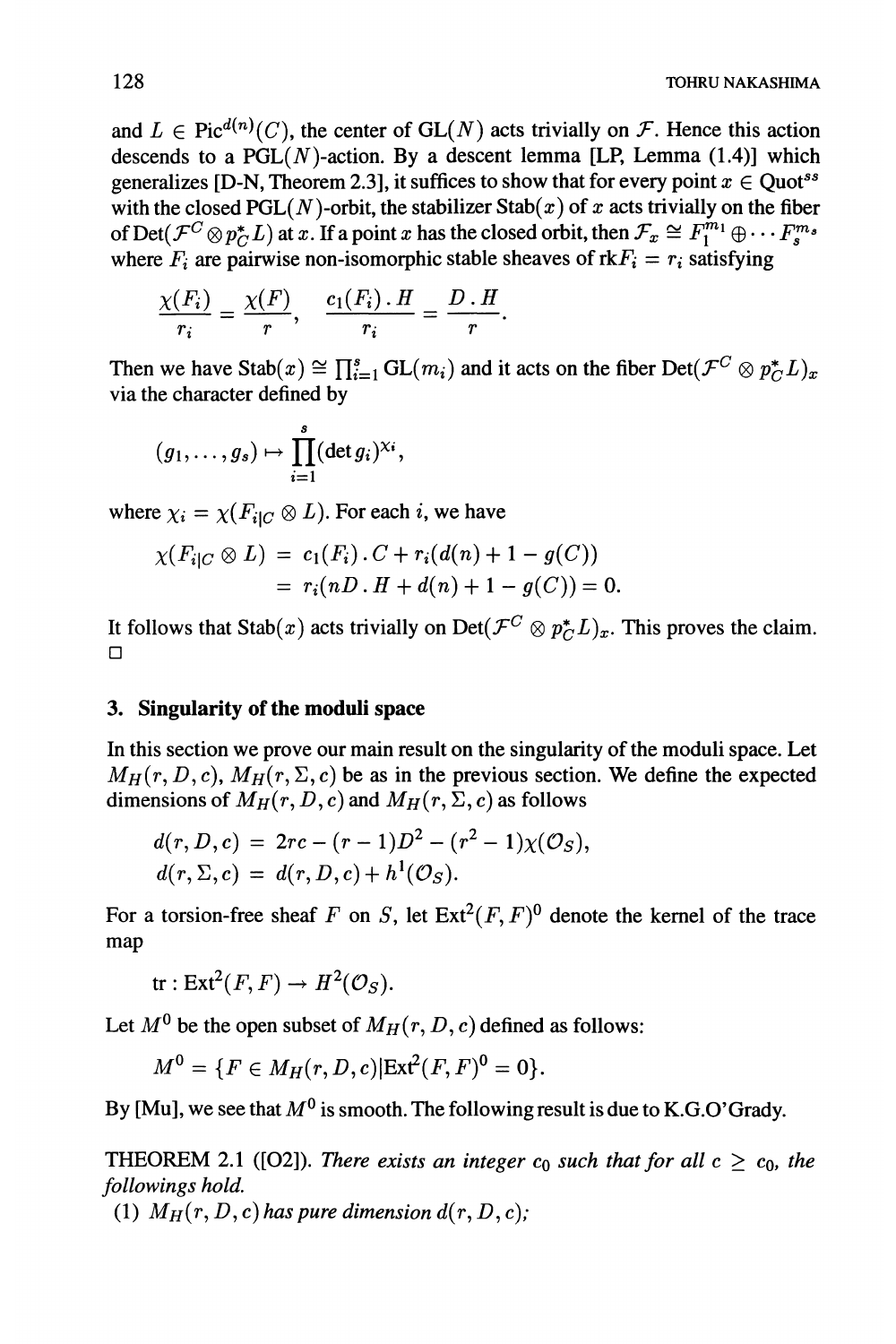(2) codim( $M_H(r, D, c) \setminus M^0$ ) > 2.

We define  $Q^0$  to be the inverse image of  $M^0$  by the morphism  $\pi$  : Quot<sup>ss</sup>  $\rightarrow$  $M_H(r, D, c)$ . For a universal quotient sheaf  $\mathcal F$  on  $S \times Q$ , let  $\mathcal F_0 = \mathcal F_{S \times Q^0}$ . We denote by  $p_S : S \times Q^0 \to S$  and  $p_Q : S \times Q^0 \to Q^0$  the projections. The following is a generalization of [L, Theorem 1.2].

#### PROPOSITION 2.2. For sufficiently large c, we have

(1) Quot $(r, \Sigma, c)^{ss}$  has pure dimension  $e(r, \Sigma, c) = d(r, \Sigma, c) + N^2 - 1$ ;

(2)  $Quot(r, \Sigma, c)^{ss}$  is normal and locally complete intersection.

*Proof.* Let P be the identity component of Pic(S) and let  $\hat{P}$  be the quotient of P by the subgroup of r-torsion points. Then  $\hat{P}$  is a smooth group scheme which acts freely on  $M_H(r, \Sigma, c)$  and  $M_H(r, D, c)$  is isomorphic to  $M_H(r, \Sigma, c)/\hat{P}(c\text{f.} | \text{L},$ p.11]). From Theorem 2.1 it follows that  $M_H(r, \Sigma, c)$  has pure dimension  $d(r, \Sigma, c)$ and is smooth in codimension two for  $c \gg 0$  since  $M_H(r, \Sigma, c)$  is a principal bundle over  $M_H(r, D, c)$ . Hence by construction of  $M_H(r, \Sigma, c)$ , Quot $(r, \Sigma, c)^{ss}$ has dimension at most  $e(r, \Sigma, c)$ . On the other hand, the argument in [L, Sect. 1] shows that locally Quot $(r, \Sigma, c)^{ss}$  is defined by an ideal  $J \subset \mathbb{C}[t_1, \ldots, t_k]$  which is generated by at most  $k - e(r, \Sigma, c)$  elements. Therefore Quot( $r, \Sigma, c$ )<sup>ss</sup> is normal and locally complete intersection.  $\Box$ 

PROPOSITION 2.3. For sufficiently large c,  $M_H(r, D, c)$  is normal and  $M_H(r, D, c)^s$  is locally comlete intersection.

*Proof.* From Proposition 2.2 we deduce that  $M_H(r, \Sigma, c)$  is normal and  $M_H(r, \Sigma, c)^s$  is locally complete intersection for  $c \gg 0$ . The claims for  $M_H(r, D, c)$  and  $M_H(r, D, c)<sup>s</sup>$  follow from that fact that they are quotients by a smooth group scheme  $\hat{P}$ .

LEMMA 2.4. Let  $T_{M^0}$  denote the tangent bundle of  $M^0$ . In Pic( $Q^0$ )  $\otimes$  Q, we have

$$
c_1(\pi^*T_{M^0}) = -r(p_Q)_*\left(\left(c_2(\mathcal{F}_0) - \frac{r-1}{2r}c_1(\mathcal{F}_0)^2\right) \cdot p_S^*[K_S]\right).
$$

*Proof.* Let  $\mathcal{E}xt_{p_Q}^i(\mathcal{F}, \mathcal{F})$  be the relative extension sheaf and let  $\mathcal{E}xt_{p_Q}^i(\mathcal{F}, \mathcal{F})^0$ be the kemel of the trace map

tr:  $\mathcal{E}xt_{p_{\alpha}}^{i}(\mathcal{F},\mathcal{F})\to R^{i}p_{Q*}\mathcal{O}_{S\times Q}.$ 

We have  $\mathcal{E}xt_{p_{\Omega}}^{i}(\mathcal{F},\mathcal{F})_{\Omega}^{0}=0$  for  $i=0,2$  and

$$
\mathcal{E}xt^1_{p_Q}(\mathcal{F},\mathcal{F})^0_{|Q^0}\cong \pi^*T_{M^0}.
$$

We choose a locally free resolution of  $\mathcal F$ 

 $0 \rightarrow \mathcal{F}_2 \rightarrow \mathcal{F}_1 \rightarrow \mathcal{F} \rightarrow 0.$